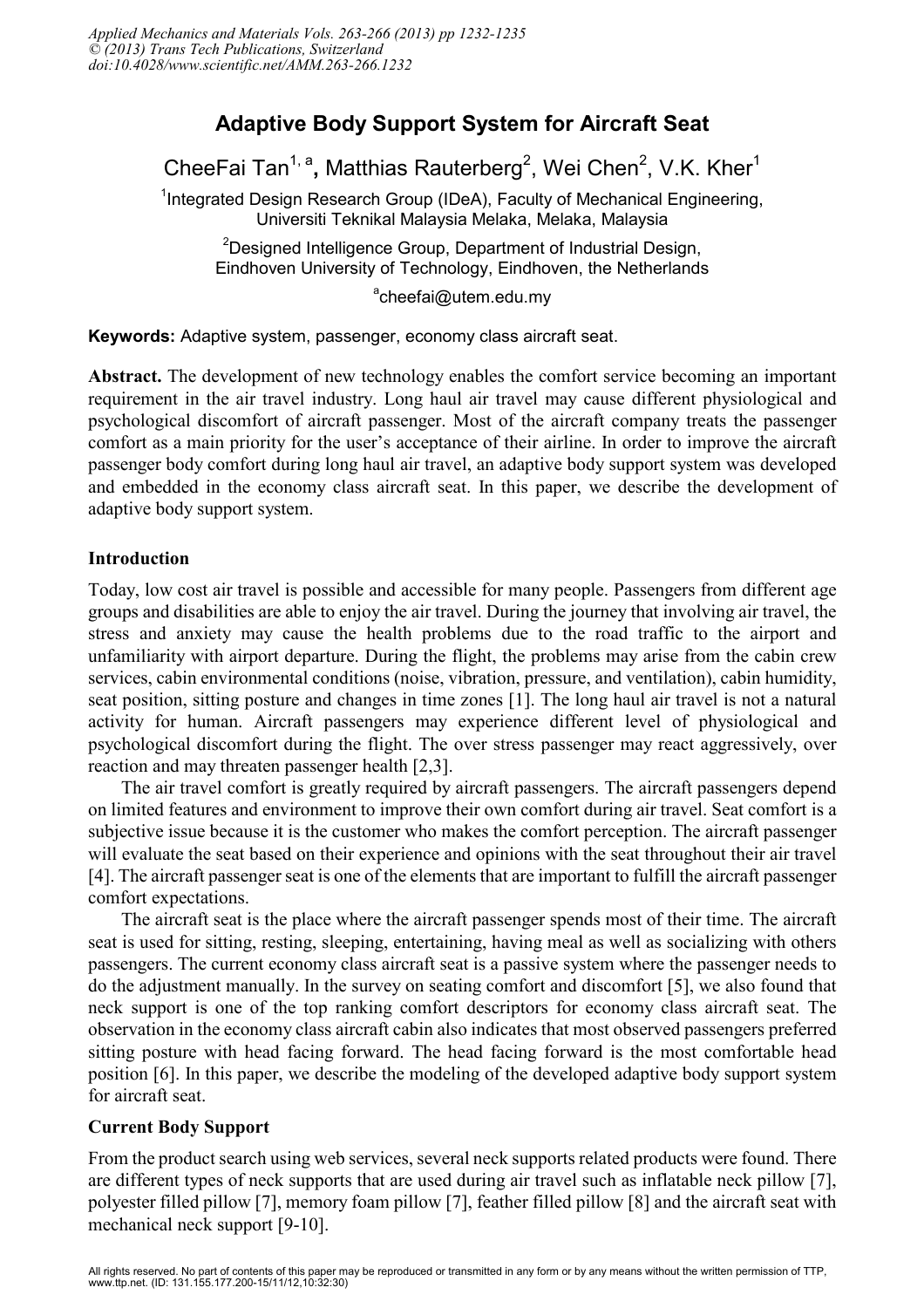Long-distance coach services, e.g. express buses, are transporting passengers from city to city and serve as main commuter for towns without any railway service [11]. The coach passenger seat is one of the important items to ensure the comfort of the long distance travel passenger. For example, an express coach that travels from Singapore to Thailand was equipped with neck, side and leg support for their passenger's comfort during long distance bus travel.

### **The Adaptive Body Support System Architecture**

The architecture of the adaptive body support system is shown in Figure 1. Both sides of the upper part of the aircraft passenger seat are embedded with air pressure sensors. The sensors are used to detect the passenger's posture. The input parameter to the smart control module is the analog value from the air pressure sensor and the potentiometer. The output parameter is the analog value from the smart control module used to control the proportional solenoid valve. The proportional solenoid valve is used to control the air flow to and from the airbag. The smart control module is the core component of the system where it is used to mediate between sensors and actuators. The air pressure detection model is the main component in the smart control module. The database is used to record the airbag pressure as well as to provide input to the smart control module. The output from the system is the actuators.



Fig. 1 The architecture of adaptive neck support system

## **The Aircraft Seat Air-Pressure Detection Model**

The air-pressure detection model was developed to support the aircraft passenger body adaptively. The developed model is used to detect the aircraft passenger's body position by using state-of-the-art airbag system. The air pressure differences in the airbag are depends on the passenger's body position as well as sitting posture. The model records the air pressure change in the airbags. The model can be modified to take into account any variation in the air pressure. For example, if the passenger's body is away from the supported airbag, the current air pressure in the airbag will be reset.

Let,

 $P_{current}$  = current air pressure in the airbag  $P_{recorded}$  = recorded air pressure when passenger is in touch with the airbag  $n_l$  = value for upper threshold  $n_2$  = value for lower threshold

*Pairbag* is the difference between the recorded air pressure and the current air pressure. *Pairbag* is defined as

$$
P_{airbag} = P_{recorded} - P_{current} \tag{1}
$$

*Pairbag* is used for data logging purpose.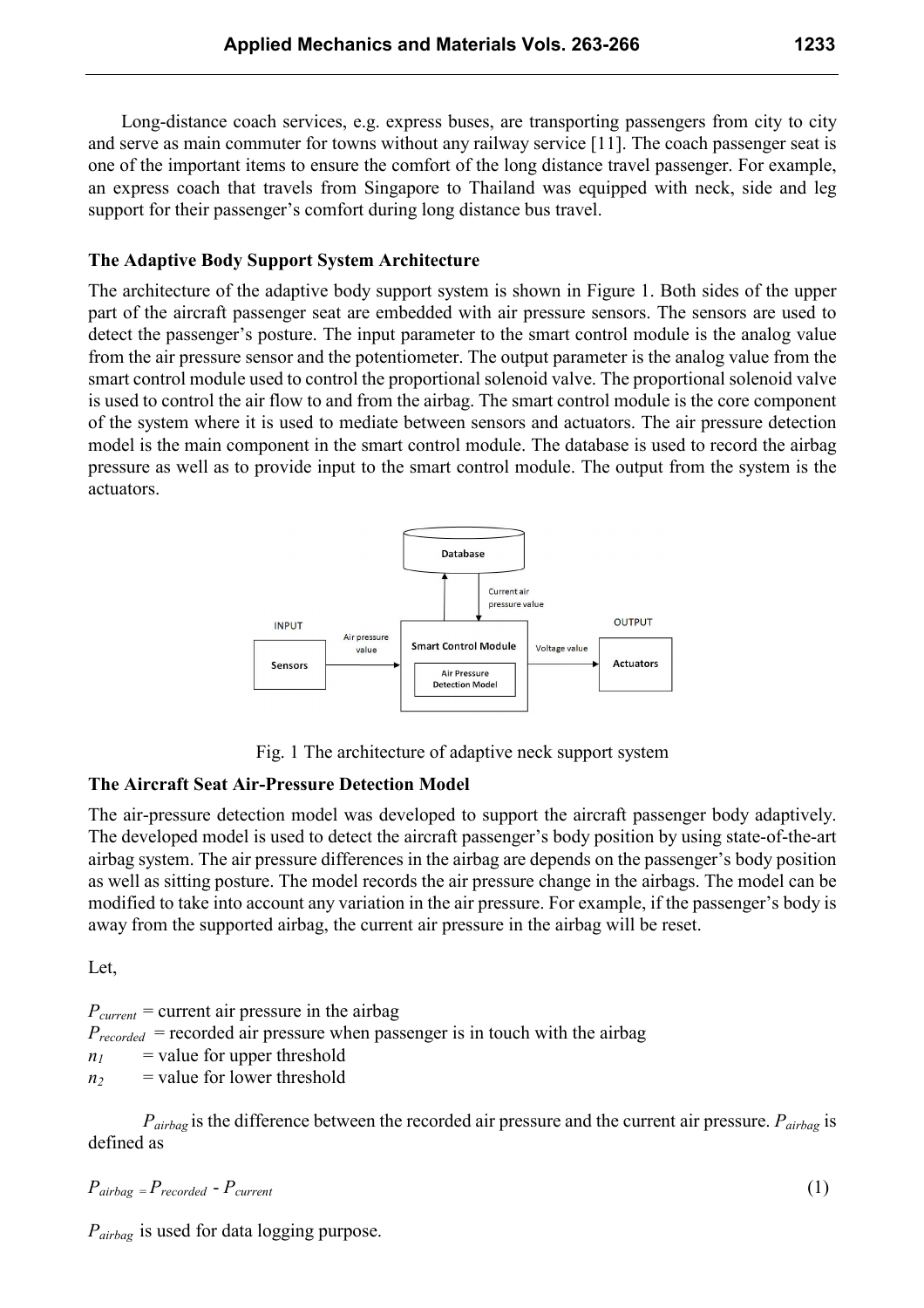Mathematically,

When passenger is in touch with the airbag.

 $P_{current} < P_{recorded} + n_1 \& R_{current} > P_{recorded} - n_2$ : comparing the airbag pressure

If the current air pressure in the airbag is within the defined upper threshold and the lower threshold, the adaptive neck support system is activated.

When passenger is away from the airbag that supports the neck,

*Pcurrent* < *Precorded* : comparing the airbag pressure

The current air pressure in the airbag will decrease to a value that is less than the recorded air pressure when the head is not in touch with airbag. Hence the system can infer that passenger's head has left the airbag and deactivate the adaptive neck support system. The algorithm of air pressure detection model for the right airbag and the left airbag is shown in Figure 2.

### **Conclusion**

In this paper, we have presented the modeling of the adaptive body support system to improve the body comfort during long haul air travel. The architecture of adaptive body support system described the system structure which consists of sensor, actuator, database and central processor. The air pressure detection model is related to the airbag system. The air pressure detection model is used for the implementation of adaptive body support system, where the airbag is capable to detect the passenger's head posture and support the passenger's neck adaptively. Next, mechanical model was developed to predict the behavior of the airbag system.



Fig. 2 The algorithm of air pressure detection model (photo reprinted from [5])